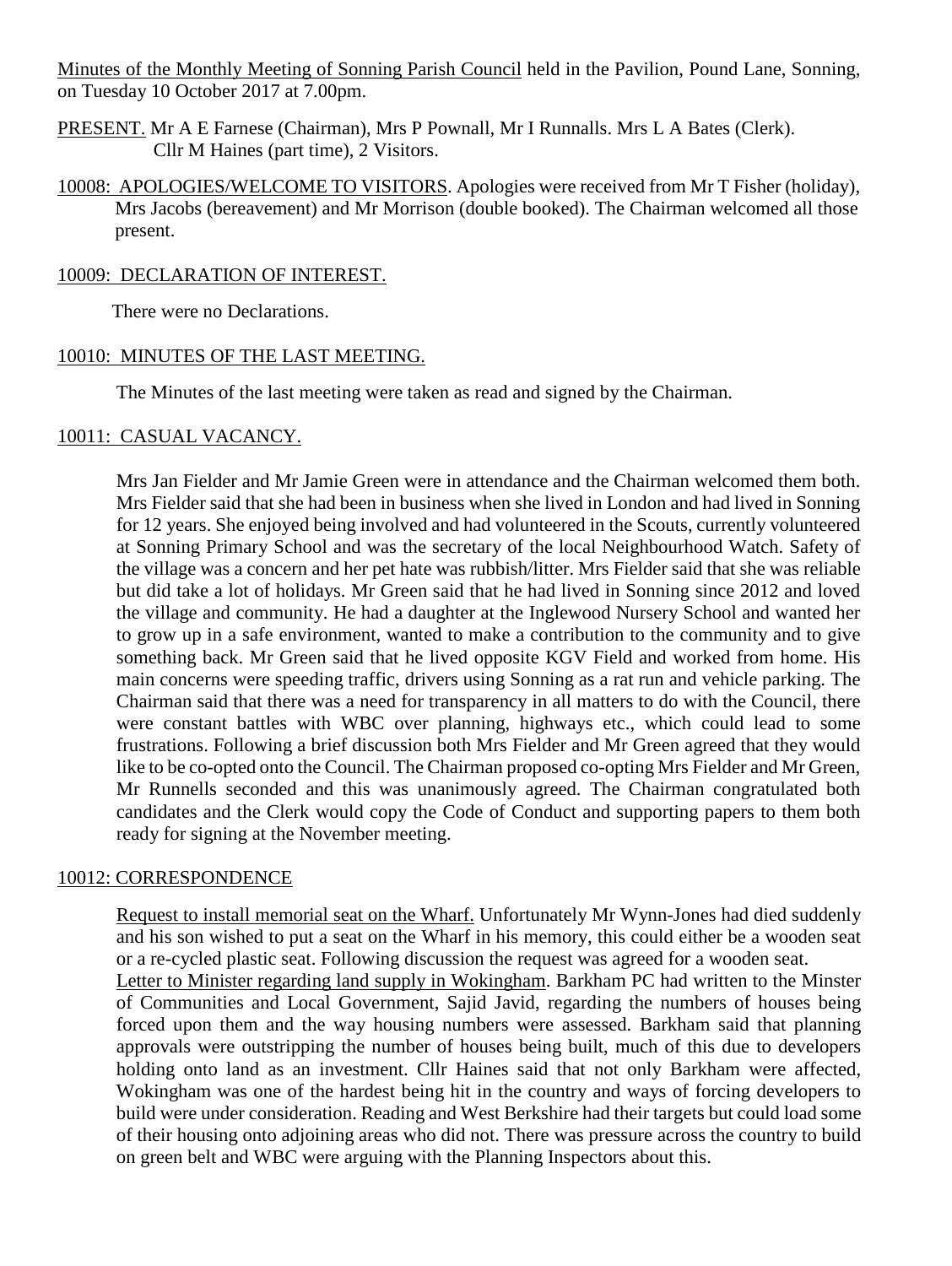## 10012: CORRESPONDENCE (Con't)

Local Plan Update. Claire Thurston (WBC) had asked for two representatives from Sonning to attend a meeting to discuss the site options for Sonning, now that they had been assessed. The Chairman and Mr Fisher would attend. Ms. Thurston had their emails in order to arrange this. Veteran Tree  $10<sup>th</sup>$  Anniversary. A Report to mark the anniversary would be launched on 24 October at 7.30pm in the St. Paul's Parish Rooms in Wokingham. Everyone was welcome. Hard Copy of Plans. WBC would no longer send out hard copies of planning applications except

for developments of 10 houses and above. Even for these only a location plan and layout would be provided and all reports would have to be read online.

Civil Parking Enforcement. WBC had circulated Information on this by email. Wardens would carry out some enforcement but Parishes would have to pay if they needed more than the minimum number of visits. WBC could not prosecute vehicles obstructing traffic, this was a police matter.

Adults Using Zip Wire. It had been reported that adults were using the zip wire. The Chairman would speak to Mr Doyle about a notice to discourage this.

Invitation to Sports Awards 24 November. This would take place at the Bulmershe School at 7.00pm for 7.30pm. Light refreshments would be served at 7.00pm. Mrs Pownall said that no one had been interested in being nominated for an award.

# 10013: PLANNING APPLICATIONS.

6 Hawthorn Way. The Chairman had visited the site and spoken to the neighbour, who had concerns about the plans, which appeared to be incorrect. The extension was too close to the boundary and would block the only light to the neighbour's kitchen. The Chairman said that this was a large extension, the scale and massing would overpower the neighbouring property, was too close to the boundary and would result in the loss of the neighbours existing amenity. Following discussion it was agreed to object to the proposal for all the above reasons.

#### 10014: PLANNING.

Report. Mr Runnalls said that the following had been approved: RBCS (171780): 33 West Drive (172054) and 27 Glebe Lane (172380). There were two application to be discussed at the next planning meeting, 4 West Drive (172841), and the Church Gates (172756).

**The following applications were on going**)**:** Reading Blue Coat School Sonning Lane (152342- F/2014/2319) split decision: The Lawns Old Bath Road (171424): Hope Cottage 11 Pound Lane (171651): 20 Glebe Lane (172347). 12a South Drive (172579). The Old House (172189). Acrefield (172583): The Atrium Thames Street (172637): Appeal Great House Car Park (APP/X0360/W/17/3179871).

**The following applications had been approved**: Pavilion Holme Park (170964): August Field (170894): RBCS (171780): 27 Glebe Lane (172380): The Bungalow, Sonning Lane (172569).

**The following applications had been refused**. No applications had been refused.

**The following applications had not been proceeded with.** Holme Park Farm ((153218).

**The following new applications had been received.** 26 Sonning Meadows (172603). Application for the prior approval of the erection of single storey rear extension, which would extend beyond the rear wall of the original by 4m for which the maximum height would be 3.38m and the height of the eaves 2.5m. 03/10: 6 Hawthorn Way (172715). Householder application for the proposed erection of two storey side/rear extension plus single storey front extension, extension to the first floor front dormer and single storey front extension to enlarge porch: The Great House (172697). Full application for the proposed construction of replacement canopy over restaurant terrace following removal of existing canopy: Reading Blue Coat School (172485). Application for submission of details to comply with the following condition of planning consent 170118 (dated 18/4/17) - 8. Process and means of updated Travel Plan. No deadline – SPC not consulted but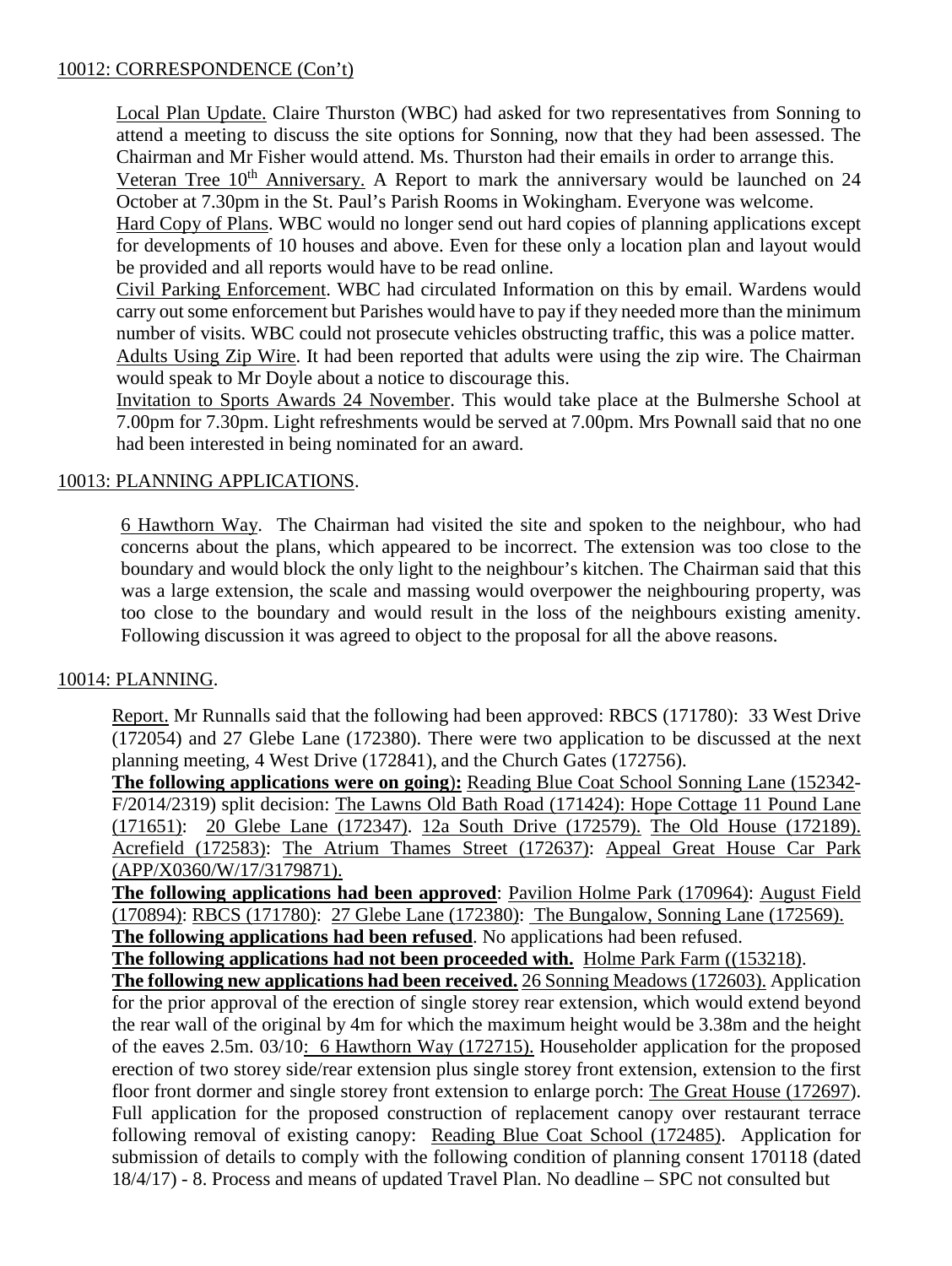### 10014: PLANNING (Cont'd).

.

Travel Plan to be with WBC by 18/10 Pool Court Appeal (APP/X0360/W/17/3180148): 4 West Drive (172841). Certificate of Lawfulness for the proposed erection of outbuilding: St. Andrews Church (172756). Full planning application for the erection of electrically operated steel gates.

## 10015: QUESTIONS FOR BOROUGH COUNCILLOR.

The Chairman said that he was to meet Cllr Norman Jorgensen to discuss the drains in Thames Street and High Street. Cllr Haines said that Thames Street was to be closed for three days in November to allow work to be carried out on the drains and the Chairman said that this might be an opportunity for SEC to install replacement lights on the Bridge. Cllr Haines said that he would be standing down at the next election in 2019, a replacement had already been chosen. Mr Green asked if a speed camera could be erected in Pound Lane near the school. Cllr Haines said that these cameras cost £89,000 and Mr Green suggested that the income generated from the camera could off sett the cost. Cllr Haines said that unfortunately the fines went directly to the government and WBC could not recoup the cost. However if offenders chose to undergo driver aware course then any money generated would go to WBC.

#### 10016: PARISHIONER QUESTIONS.

There were no questions.

### 10017: FINANCE.

- a) Report. The Clerk had prepared a report which was noted.
- b) Payment of Accounts. Mr Runnalls proposed and the Chairman seconded making the following payments for September and these were unanimously approved.

| Date     | Cha | Name         | Service item       | Gross   | VAT   | Net     | Committee          | Sub-Comm.   |
|----------|-----|--------------|--------------------|---------|-------|---------|--------------------|-------------|
| 12/09/17 | 422 | Sonning Land | Mow Playground     | 60.00   | 0.00  | 60.00   | <b>RECREATION</b>  | Mow Play    |
| 12/09/17 | 422 | Sonning Land | Mowing Wharf       | 56.00   | 0.00  | 56.00   | <b>ENVIRONMENT</b> | Mow Wharf   |
| 12/09/17 | 423 | <b>ISS</b>   | Dog Bins August    | 156.00  | 26.00 | 130.00  | ENVIRONMEN.        | Dog Bins    |
| 12/09/17 | 424 | Henley Land  | Main Mowing        | 490.00  | 00.00 | 490.00  | <b>RECREATION</b>  | Main Mow    |
| 12/09/17 | 425 | S Pownall    | Bus Shelter repair | 1050.00 | 0.00  | 1050.00 | <b>HIGHWAYS</b>    | Shelter     |
|          |     |              |                    |         |       |         |                    | repair      |
| 12/09/17 | 425 | S Pownall    | Skate Park repairs | 125.00  | 0.00  | 125.00  | <b>RECREATION</b>  | Maintenance |
| 21/09/17 | 426 | <b>ISS</b>   | Dog Bins April     | 156.00  | 26.00 | 130.00  | <b>ENVIRONMENT</b> | Dog bins    |
|          |     |              | Total              | 2093.00 | 52.00 | 2041.00 |                    |             |

#### PAYMENT OF ACCOUNTS OCTOBER '17 (1 TO 30 SEPTEMBER)

#### 10018: HIGHWAYS.

.

Mr Fisher had sent a report in his absence.

Withdrawal of School Crossing Patrol. Mr Fisher had reported that he would be attending a meeting at 8.15am on 18 October with Cllr Chris Bowring, Claire Borsberry-Lewis and Luke Henderson. The Chairman would also attend.

Speed Indicator. Mr Fisher had said that there had been no more downloads but he already had evidence to support the need for an improved crossing (above). Mr Runnalls would be looking after the indicator in Mr Fisher's absence and Mr White had been informed that the indicator was mounted on a street lamp in case WBC intended to replace that lamp.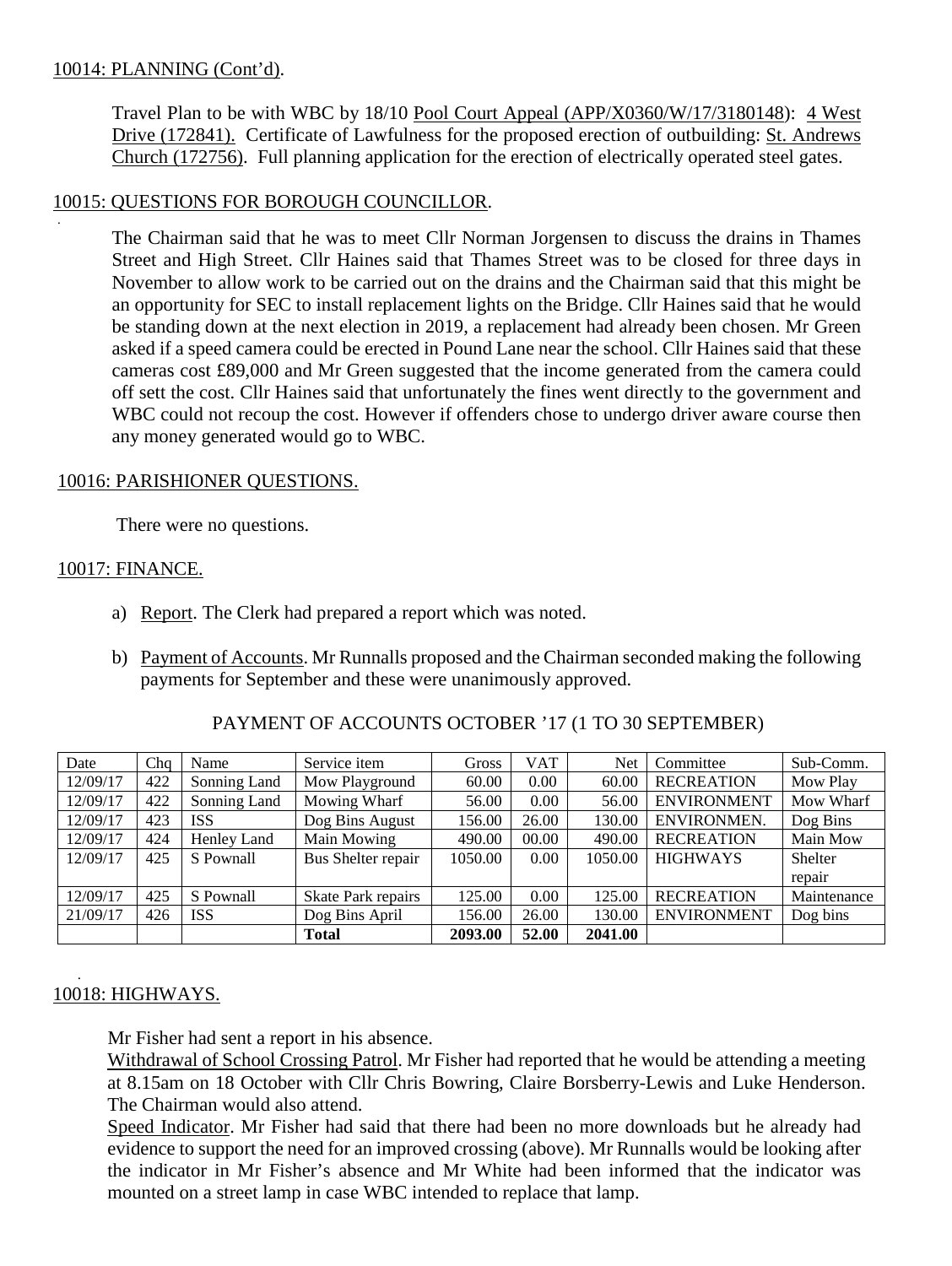## 10018: HIGHWAYS (Cont'd).

Speed/Lorry Watch. Mr Fisher was still waiting for the police check and Inspector Lloyd had apologised for their tardiness.

HGV Watch. Mr Fisher and the Chairman had spent 2 hours checking for overweight vehicles on 27 September but none had appeared. Mr Fisher was proposing to follow up on the ANPR reports (currently with TV Police) and to encourage reports from residents. The Chairman said that it was difficult to identify overweight vehicles and Cllr Haines said that there were illustrations on the WBC web site. The Chairman said that Mr Fisher had reported an Eddie Stobart, heavy vehicle, to the owners, who had assured him this was a one off.

Sonning Lane Parking. Following receipt of proposals from Mr Horton RBCS had written to support them and SPC and the S & E Society had been asked for their views. The RBCS head teacher was to meet with Reading Rugby Club with a view to pupils using their car park. Cllr Haines said that once WBC became responsible for parking enforcement there would be 10 wardens monitoring this on scooters. Wardens would visit Sonning but Sonning would have to pay for any additional visits. In regards to responding to Mr Horton, Mr Runnalls said that he was concerned about additional signing and double yellow lines and everyone agreed but were generally in support of the scheme and would prefer a three hour maximum parking limit and conservation yellow lines. The Clerk would respond to Mr Horton to this effect. Cllr Haines said that if a scheme were agreed by WBC the final approval would be up to the Chief Police officer. The Chairman said that the increased business at the Coppa Club had led to a huge increase in parking in Sonning and this was bound to lead to an accident. Cllr Haines said that WBC did not want to install additional road humps or chicanes and Mr Green asked how traffic could be managed. Cllr Haines said that if the police supported the scheme they ought to police it.

Removal of Road Humps. Mr Fisher had said that he had heard nothing further but Mrs Plant was investigating.

#### 10019: RECREATION AND ENVIRONMENT W.G.

- a) Safety Checks. Mr Farnese had inspected the play equipment and said that he and Mr Fisher would arrange to clean it. The Clerk had chased Proludic about the quote but nothing so far.
- b) New Pavilion. Mrs Pownall said that she had emailed the project manager and was awaiting a reply. The Chairman said that he would prefer to wait until more Councillors were present but following discussion he proposed spending up to £2,000 on the pavilion plans, Mr Runnalls seconded and this was unanimously approved. Mrs Pownall had asked an electrician to repair the pavilion lights.
- c) SCC Practice nets. The Chairman said that SCC would be closing the nets ready for the winter.
- d) Improvements to Approach Road to KGV Field. Mr Farnese said the plan was to move the old shelter so it fronted the road and formed a barrier. This would provide a safe route for children. Mr Runnalls agreed to check out the condition of the existing shelter.
- e) SLTC Lighting. The Chairman said that he had asked for a scheme from SLTC so that this could be fully discussed with residents.
- f) Quote for Horse Chestnut Trees. Henley Landscapes had quoted £25 per hour to clear and remove the fallen leaves from the trees. They thought this would take approximately 4 hours per session and 4 to 5 sessions would be needed over the winter. Following discussion Mrs Pownall proposed accepting the quote, Mr Runnalls seconded and this was unanimously approved.